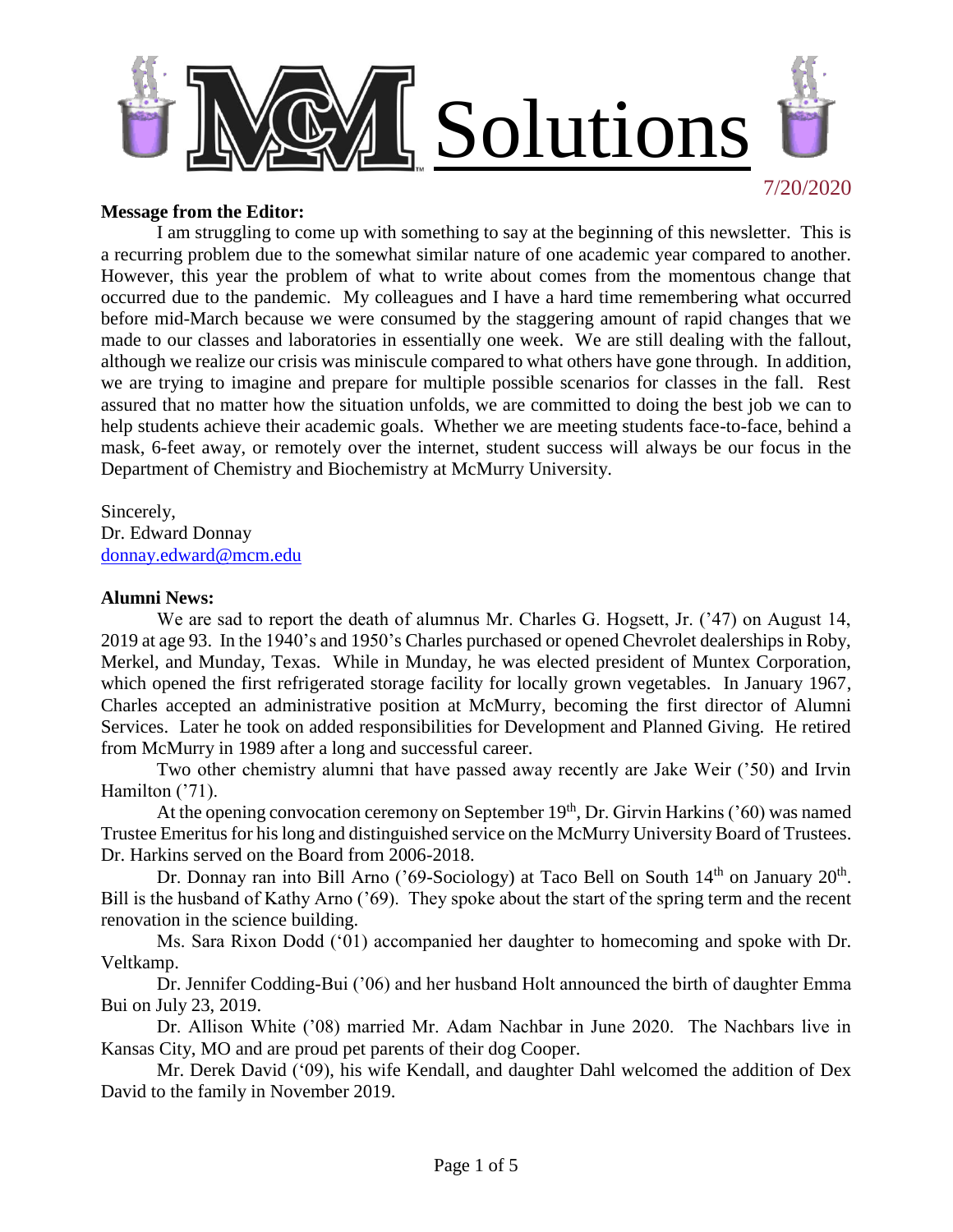Dr. Malaney (Lopez) O'Connell ('10) and her husband Neal adopted 4-year-old Karlee O'Connell in November after being her foster parents since June 2018. Congratulations, Malaney! Dr. O'Connell is our Department of Biology colleague here at McMurry and shares renovated lab spaces with Dr. Pyenta (see below).

Dr. Erica (Rawls) Wilson ('11), her husband Adam, and big sister Allie welcomed Nora Leigh Wilson to the world on Oct. 22, 2019. Dr. Wilson works as a Pharmacy Clinical Coordinator and PGY1 Residency Program Director at Medical Center Health System in Midland. Welcome, Nora!

Dr. Tara (Williams) Farmer ('12) and her husband Jace are expecting their first child this summer. She works in the pharmacy at Walgreens in Abilene. Congratulations Tara and Jace!

Mr. Brandon Copeland ('14) moved with his family and purchased a house in Springfield, MO, after receiving a BS degree in Clinical Laboratory Science from Texas Tech University Health Science Center School of Health Professions last year.

Dr. Bradley Rowland Jr. ('14) graduated from the University of Houston Medical School in May. He is starting his residency in Winston Salem, NC. Congratulations Dr. Rowland!

Dr. Daniel Kent ('17) completed is Pharm. D. degree at Texas Tech Health Science Center School of Pharmacy in Abilene. Congratulations Dr. Kent!

Sophie Southwell ('17-minor) was accepted into the MS in Biotechnology program at Johns Hopkins University.

Other recent graduates that have stopped by the department to see the renovated spaces or have spoken with department faculty include Rev. Sean Smith ('06), Dr. J. Eric Chacon ('07-Natural Science), Mr. Brandon Randell ('10), and Ms. Shantel Thomas ('17).

The McMurry Science and Math Advisory Board (SMAB) is an organization of science and math alumni that donate time and resources to their alma mater. Members interact with current faculty and students to provide mentorship and guidance. SMAB funding priorities include Charles and Lisa Bloomer Research Stipends and supporting student academic travel to professional meetings and conferences. If you would like to know more about SMAB, you can visit, <http://academics.mcm.edu/smab/> or contact Dr. Tikhon Bykov at *[bykovt@mcm.edu](mailto:bykovt@mcm.edu)*.

# **Departmental News:**

The department would like to congratulate the following students who won academic awards this past year: Ernesto Valle, Jr – Outstanding Senior, Anelisa Valenzuela – Outstanding Junior and Dr. W. Norton Jones Chemistry Scholarship, M. David Voogd – Outstanding Sophomore, Honna Turner and Jacy Bien – CRC Award and Outstanding Freshmen. In addition, Benny Todd was awarded the John Oliver Wallace Memorial Scholarship and Leila Reynolds received the Dr. Victor Tsang Endowed Scholarship. A few years ago the Ward-Bottom Science Fund that was established with the Department of Physics was altered so that chemistry and biology would receive benefits as well. While some money has been available to the department, the primary focus of the fund is to provide student scholarships. The department is pleased to announce that M. David Voogd will be the first non-Physics major to receive a Ward-Bottom Science Scholarship Award! The award will cover up to half of the normal cost of tuition, room, board, books, and fees.

Starting right before Thanksgiving and continuing over winter break the department moved into renovated teaching and research areas. The organic chemistry teaching laboratory has a new floor, new ceiling, and the addition of four fume hoods and three sinks. The biochemistry teaching lab was completely renovated and expanded by removing a wall with the adjoining classroom. The space is now used for class and laboratory for biochemistry taught by Dr. Pyenta, plus classes and labs in biology such as molecular biology and genetics taught by Dr. O'Connell ('10). Two small labs used for physical and inorganic chemistry were combined and renovated into a new biotech research space that is again shared by Drs. Pyenta and O'Connell. The research groups also share the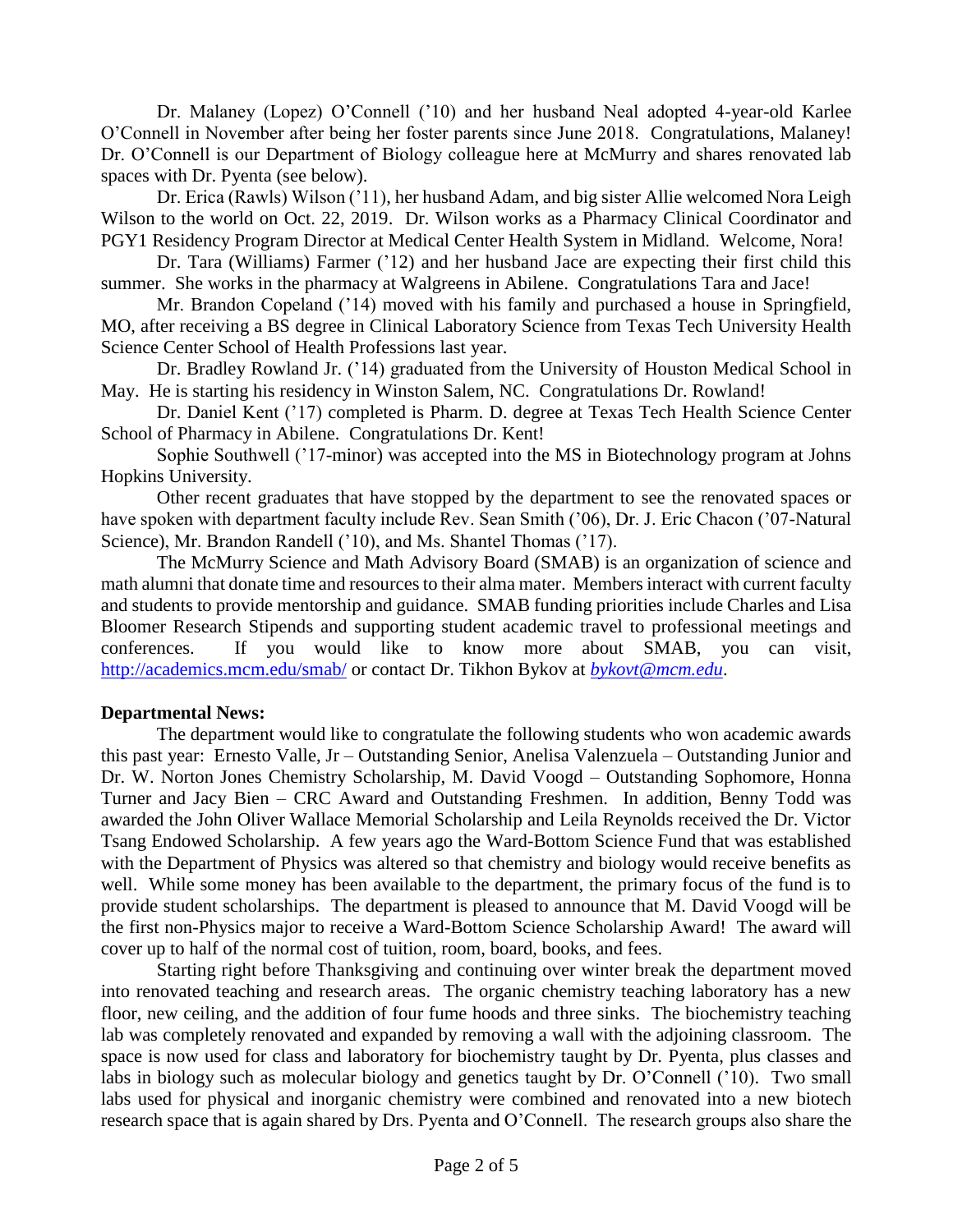same equipment (some of which is new). These renovations were possible due to a Title V grant from the Department of Education. A ribbon cutting ceremony was held on January 24<sup>th</sup> and attended by President Sandra Harper and members of the Board of Trustees including Dr. Rick Quy ('70) and Dr. Kay Younggren ('02). Unfortunately, the faculty and students had barely begun to get comfortable in the new surroundings before the term went to remote instruction at spring break. We are looking forward to getting a chance to get settled in at the earliest opportunity.

On October 22nd during National Chemistry Week, McMurry University and the local section of the ACS used a "Program-in-a-Box" to host a viewing of a webinar titled "Marvelous Metals". The McMurry University Student Affiliates Chapter of the ACS also used a "Program-in-a-Box" from the ACS on February 25th to view the webinar "The Future of Food". The boxes contain advertising flyers, balloons, and items to be given away as door prizes so they make programming events easy. The chemistry club also participated in a "STEAM" themed edition of Art Walk in downtown Abilene and the club hosted 4<sup>th</sup> grade students from Jim Ned elementary during homecoming in October. A web simulcast of a local section ACS meeting concerning plastic recycling rounds out a relatively busy chemistry event calendar this year.

# **Departmental Research:**

Drs. Pyenta and Shin, along with students Yuwei Bao and Ernesto Valle, attended the Gulf Coast Undergraduate Research Symposium at Rice University (Houston, TX) Nov 1-3, 2019. Each student delivered an oral presentation over their contributions to ongoing research in the Shin/Pyenta laboratory. Ernesto's presentation was "Evaluating Dual Targets of Fluorine Derivatives as Histone Deacetylase and Metallo-β-Lactamase Inhibitors." Yuwei's presentation was "Analyses, using Computer Modeled Docking Studies, of Potential Anti-Cancer Drugs as HDAC Inhibitors." Students and faculty were able to network with Rice chemistry faculty as well as with other attendees.

Hyunshun Shin participated in the CUP (Customers, Users, and Programmers) 2020 Conference held at [La Fonda on the Plaza](https://www.lafondasantafe.com/) in Santa Fe, NM, March 10-12, 2020. The CUP Conference is OpenEye Scientific Software's annual scientific meeting where they bring together top scientists, customers, users, and programmers in the industry to discuss the challenges in drug discovery.

On November  $1<sup>st</sup> - 2<sup>nd</sup>$ , two McMurry students, Cassidy Futrelle and Benny Todd, were accompanied by Dr. Donnay to the  $12<sup>th</sup>$  Annual Baylor University Advanced Instrumentation Workshop. Schools from as far away as Arkansas, Oklahoma, and Brownsville in Texas were in attendance. All meals as well as overnight accommodations were provided by Baylor, but McMurry's Science & Math Advisory Board (SMAB) covered the travel costs. Baylor offered a large selection of hands-on sessions that introduced the students to a variety of cutting edge instruments and techniques. Attendees were required to submit their top-5 choices from a list of 11 sessions before the trip. This sparked an interesting conversation between the students and Dr. Donnay about what the sessions might involve since the students were unfamiliar with practically all of the equipment and techniques (some were unfamiliar to Dr. Donnay as well). The schedule of the workshop allowed participants to attend three different sessions which were generally led by graduate students. Both Benny and Cassidy were enthusiastic about a session where they were able to undertake a synthesis of a phosphorous(I) complex in an inert atmosphere glovebox. They were able to collect and keep data for the complex they made. Throughout the workshop the students were able to get an up close perspective of life as a graduate student working in a research laboratory. They were able to ask questions to multiple people in different research environments about the expectations, benefits, advantages, and disadvantages of graduate school. The interaction with students who are currently in graduate school may be more worthwhile than the actual activities during the sessions. Overall the workshop was an opportunity and an experience that can't be replicated easily at McMurry where we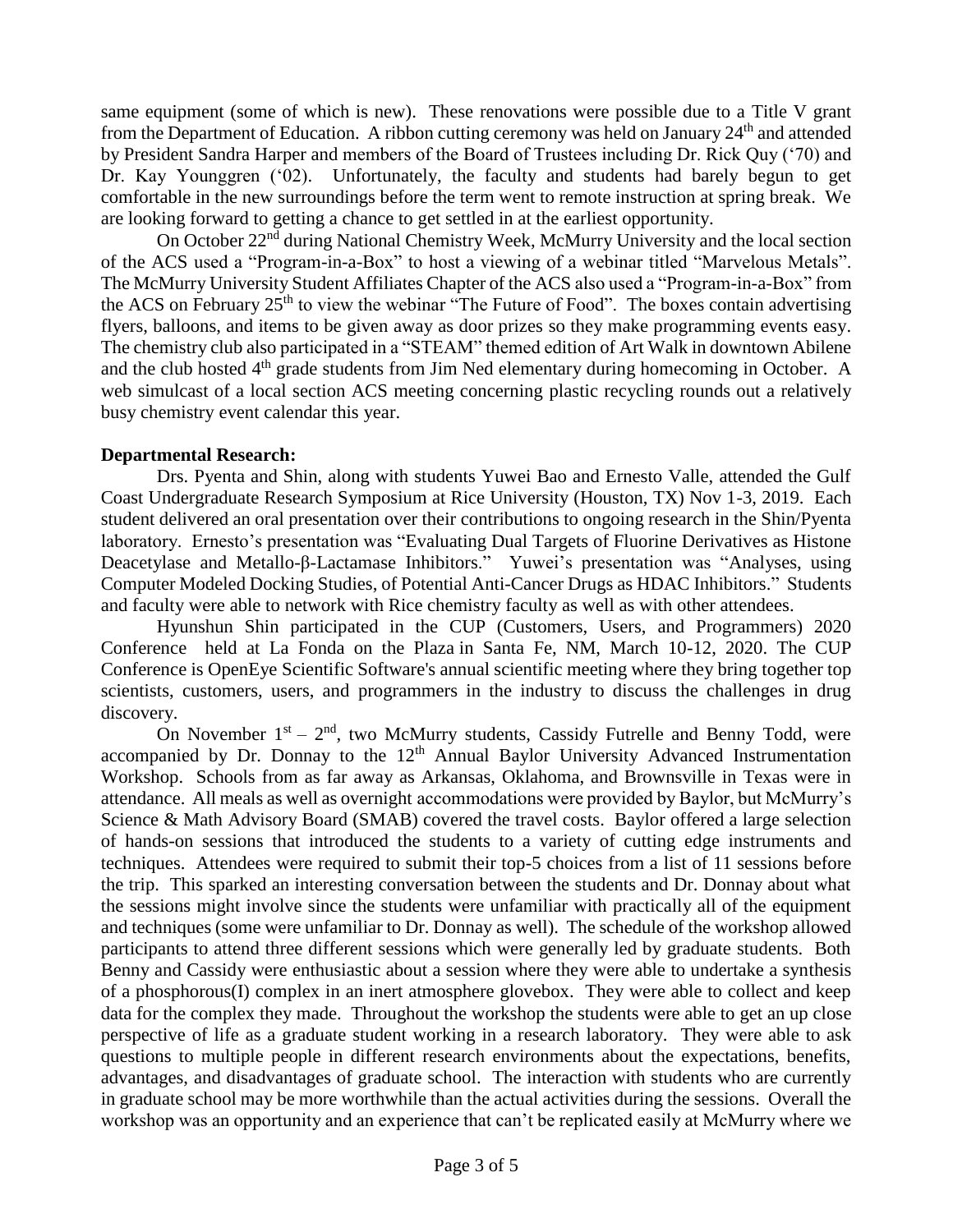don't have the resources for multiple pieces of advanced equipment and faculty have been away from the graduate school environment for multiple years.

This summer the department has seven undergraduate students conducting research on the Welch Foundation Departmental Grant: Lara Meyer, Nicole Doyle, and Ernesto Valle, Jr. are all returning for a second summer, while M. David Voogd, Anelisa Valenzuela, Benny Todd, and Jiawei (Stacey) Hong are participating in research for the first time. Drs. Shin and Pyenta involve the students in a collaborative project to evaluate histone deacetylase inhibitors as anticancer agents against two different cancer cell lines, MDA-MB-231 and MCF-7. Synthesis of the inhibitors occurs in the Shin laboratory while the Pyenta laboratory grows and maintains the cancer cell lines for testing. Other aspects worked on in the two groups include computational docking studies and isolation of possible anticancer compounds from West Texas plants.

# **School and Miscellaneous News:**

Of course the biggest news is the switch to remote delivery of all courses after spring break, which was extended one week to allow faculty to get ready. Later it was decided that students could elect to change any grade they received to a Pass/No Pass option where any passing grade would allow a course to count for a degree plan, but have no effect on GPA. A side effect of that decision was that some students who had already assured themselves of a passing grade or a failing grade (no pass) decided to stop doing any more work. Unfortunately, faculty could not elect that option and stop delivering classes. You may be wondering how the Department of Chemistry and Biochemistry adapted to remote delivery. Most classes and labs met on MS Teams or lectures were pre-recorded and posted. When appropriate for some experiments, sample data was generated and students just focused on doing the calculations. An organic synthesis project was changed to a computer modelling project. In other cases, experiments were performed and recorded by faculty with the help of a new digital camera. The videos were uploaded to Dr. Pyenta's YouTube channel which the students viewed to obtain the data. Two of these videos were even made available for use by a first year chemistry faculty colleague at Hardin Simmons University because we all needed to pull together in this crisis. None of the adaptations we did were anywhere close to face-to-face instruction, but we made it through.

McMurry will complete the second year of the Department of Education Title V grant in October. This year of the grant saw two rooms in Biology renovated which when combined with the extensive renovations in 2009-10 means the entire Biology space in the building has been updated except for the stockroom and a storeroom. One of the two recently renovated rooms will be the base of operations for the new Human Health Science program. It features new anatomy visualization software on computers in the room. Another space undergoing renovation right now is the greenhouse, which will add an outdoor classroom to the north, along with providing a new shell on the existing structure. The grant also supports the hiring of a new faculty member in a new position to develop a program in Sustainability.

McMurry University's athletic department opened the new softball field in February and a facility for "e-sports". Plans for the expansion and renovation of the campus center were approved and then put on hold due to the pandemic.

# **40 Years Ago in the Department**

*(Below are news items and excerpts from the department newsletter from May 1980. The entire newsletter can be seen under the "Department News" tab on our website, [www.mcm.edu/chemistry\)](http://www.mcm.edu/chemistry)*